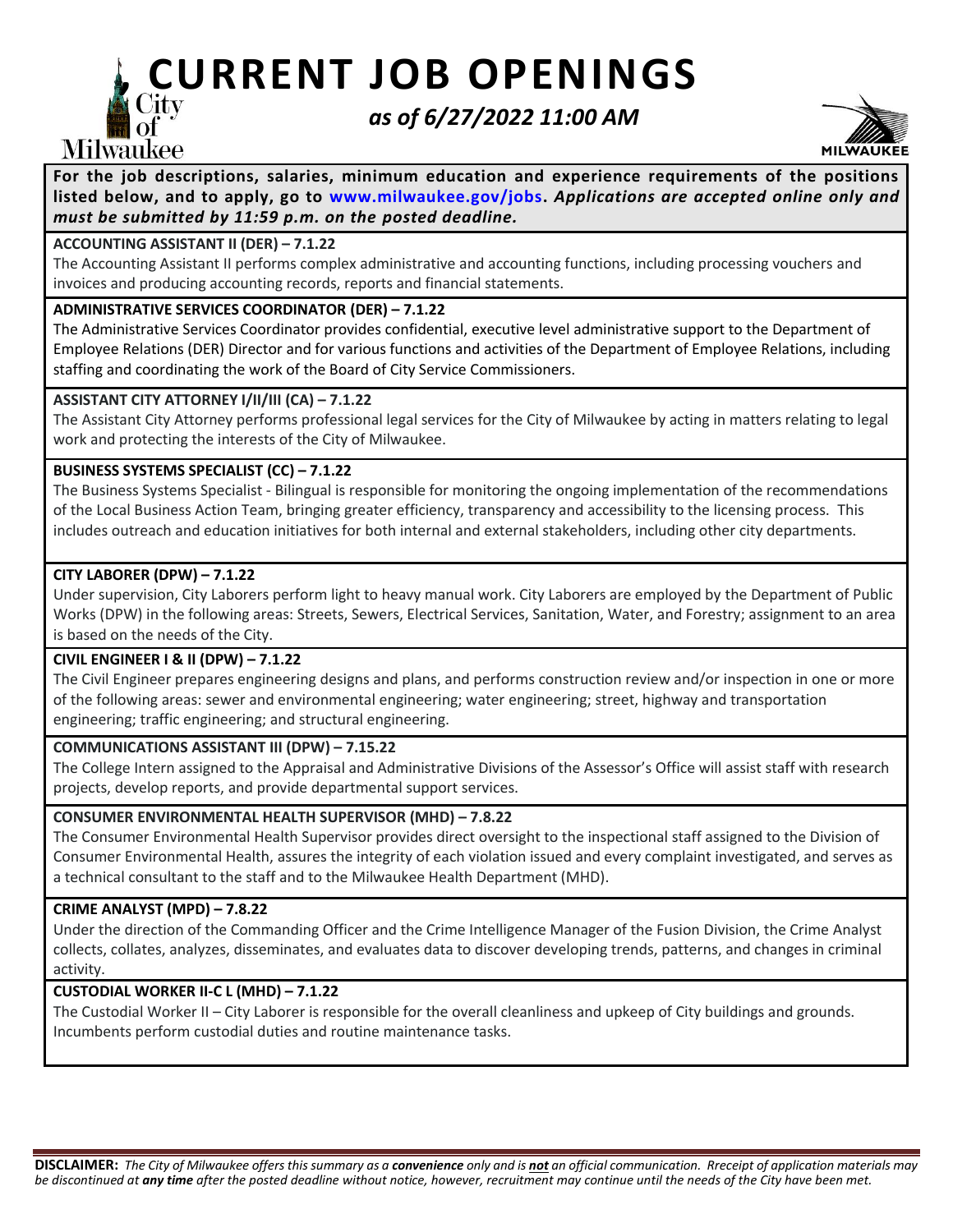**For the job descriptions, salaries, minimum education and experience requirements of the positions listed below, and to apply, go to [www.milwaukee.gov/jobs.](http://www.milwaukee.gov/jobs)** *Applications are accepted online only and must be submitted by 11:59 p.m. on the posted deadline.*

#### **CUSTOMER SERVICE REPRESENTATIVE III (DER) –** *continuous recruitment*

As frontline service provider, a Customer Service Representative III (CSR III) ensures customer satisfaction by performing clerical and customer service functions such as responding to inquiries and requests for services via telephone and in person, scheduling service appointments, and handling cashiering or teller duties.

## **CUSTOMER SERVICE REPRESENTATIVE III (DER) - BILINGUAL –** *continuous recruitment*

As frontline service provider, a Customer Service Representative III-Bilingual (CSR III-Bilingual) ensures customer satisfaction by performing clerical and customer service functions such as responding to inquiries and requests for services via telephone and in person, scheduling service appointments, handling cashiering or teller duties, and providing Spanish-English interpretation and translation for staff and the public.

## **DATABASE ASSOCIATE – (DPW) – 7.1.22**

The Database Associate is responsible for administering the Structured Query Language (SQL) databases (e.g. design, coding, maintenance, integration, testing, and documentation) across the enterprise and working on larger projects, including the analysis, design, development, testing, configuration, documentation, and implementation of SQL-based reports for the Milwaukee Water Works (MWW).

## **DEPUTY COURT ADMINISTRATOR (MC) – 7.8.22**

The Deputy Court Administrator manages the daily functions of the Municipal Court and serves as the human resources officer.

## **ELECTRICAL INPSECTOR (DNS) – 7.8.2022**

The Electrical Inspector conducts electrical systems inspections in commercial, industrial, and residential buildings to ensure compliance with applicable codes.

#### **ENGINEERING TECHNICIAN IV & ENGINEERING TECHNICIAN II (DPW-WW) –** *continuous recruitment*

The Engineering Technicians II and IV conduct water main replacement, water distribution system repair, and lead service line replacement inspections to ensure compliance with and enforcement of Milwaukee Water Works (MWW) specifications.

#### **HVAC MAINTENANCE TECHNICIAN (DER) –** *continuous recruitment*

The HVAC Maintenance Technician repairs, replaces, adjusts, and maintains equipment related to facilities for the City of Milwaukee.

## **IT SUPPORT SPECIALIST – SENIOR (FPD) – 7.8.22**

The IT Support Specialist-Senior maintains, upgrades, and supports the Milwaukee Fire Department's (MFD's) computer-aided dispatch system, records management system, servers, software applications, desktop computers, and mobile dispatch computers and peripherals.

## **MUNICIPAL SERVICES ELECTRICIAN (DPW) – 7.1.22**

The Municipal Services Electrician inspects, installs, services, repairs and maintains electrical equipment for the City's street lighting, traffic control, water and sewer instrumentation, communication network systems, buildings, and facilities.

#### **NUTRITIONIST (MHD) – 7.8.22**

Under the direction of the WIC Program Manager, the Nutritionist provides client, nutrition, and administrative services to the City of Milwaukee Health Department's (MHD) Women, Infants, and Children (WIC) special supplemental nutrition program. The Nutritionist serves as a lead worker for dietetic technicians, clinic assistants, and WIC office support staff.

## **OPERATIONS DRIVER WORKER (DPW) – 7.15.22**

The Operations Driver Workers provide professional driving and critical manual laboring functions, including municipal solid waste and recycling collection, street sweeping, snow and ice control, and operation of heavy equipment for the Department of Public Works.

## **PARALEGAL (CA) – 7.1.22**

The Paralegal assists the attorney(s) by preparing and reviewing documents, interviewing clients and witnesses, performing research and investigations, checking facts and preparing for trial.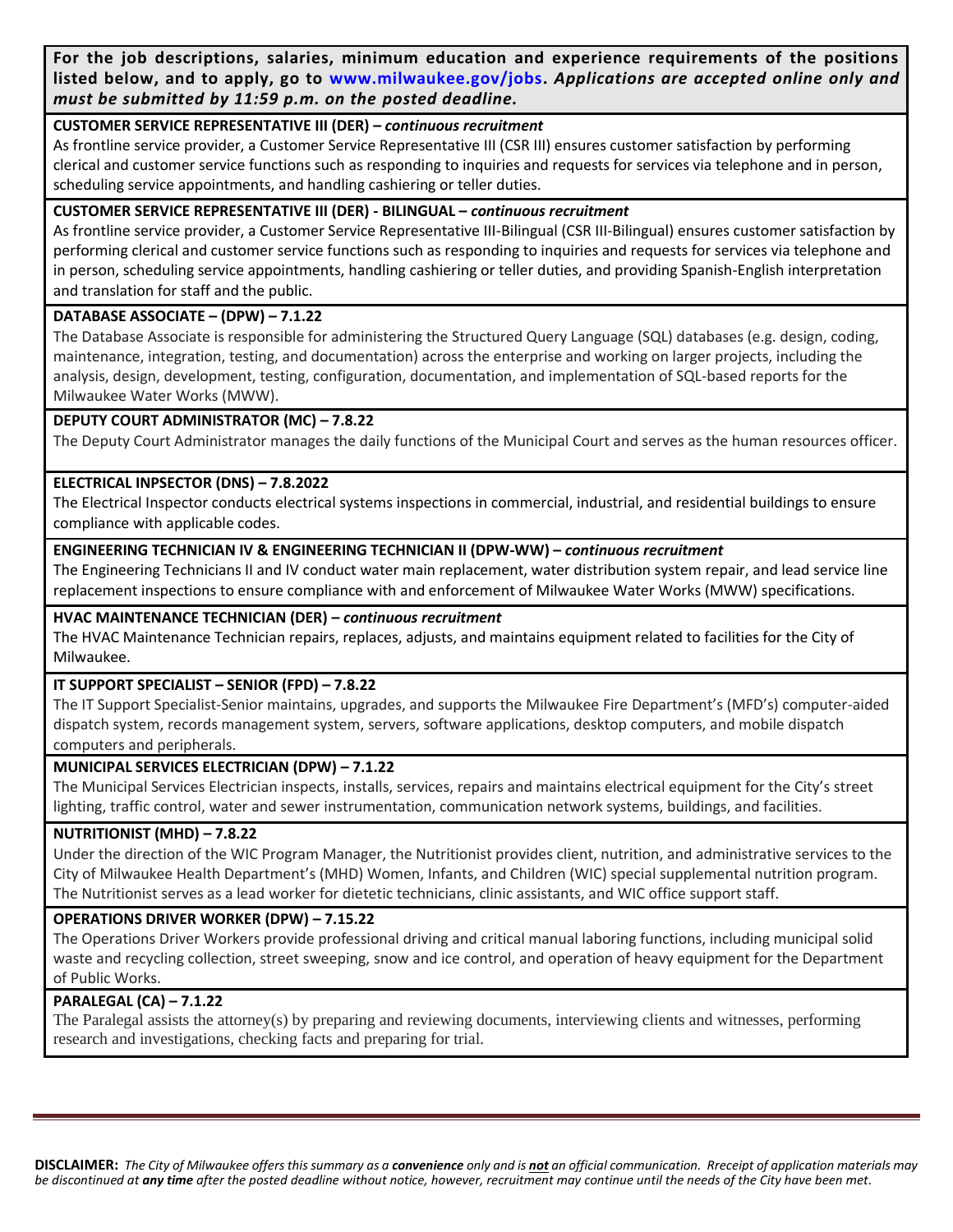**For the job descriptions, salaries, minimum education and experience requirements of the positions listed below, and to apply, go to [www.milwaukee.gov/jobs.](http://www.milwaukee.gov/jobs)** *Applications are accepted online only and must be submitted by 11:59 p.m. on the posted deadline.*

## **PROGRAM ASSISTANT II & PROGRAM ASSISTANT III (DER) –** *continuous recruitment*

Program Assistant IIs and IIIs perform a variety of sophisticated office support and administrative work in support of a program or distinct area of operations. Program Assistants acquire thorough knowledge of the policies and procedures associated with a particular program or operational area. While they exercise considerable independence in carrying out their responsibilities, they work closely with managers and professionals to interpret policies.

## **PROPERTY APPRAISER I (AO) – 7.8.2022**

Under the direction of the Assessment Division Manager, the Property Appraiser 1 inspects all classes of properties for sale, permit and valuation review.

## **PUBLIC HEALTH NURSE 1 (MHD) –** *continuous recruitment*

Public Health Nurses at the City of Milwaukee Health Department (MHD) engage in a variety of population-based and individual nursing activities in homes, schools, clinics and community settings designed to assure that health care is accessible and available to residents. Nursing assignments may be in one of the following programs: Empowering Families of Milwaukee (EFM), Parents Nurturing and Caring for their Children (PNCC), Communicable Disease, Tuberculosis Prevention and Care, Home Environmental Health, Milwaukee Breast and Cervical Cancer Awareness and Sexual and Reproductive Health.

## **PUBLIC HEALTH SOCIAL WORKER 1 (MHD) – 7.8.22**

Under the direction of the Empowering Families of Milwaukee (EFM) Program Manager, the Public Health Social Worker (PHSW) functions as part of a multi-disciplinary case management team that focuses on the psychosocial needs of families.

## **PURCHASING AGENT – SENIOR/PURCHASING AGENT (DOA) – 7.8.22**

The Purchasing Agent-Senior independently manages the full procurement cycle for a large volume of diverse goods and services, ensuring that all procurements comply with specifications, City ordinances, policies, procedures and accepted ethical business practices. This is the second position in the promotional series for procurement services personnel.

The Purchasing Agent is an entry-level position in which the incumbent will eventually coordinate the procurement cycle, as described above. This position is the first in a three-step promotional series for procurement services personnel.

## **RESIDENTIAL CODE ENFORCEMENT INSPECTOR (DNS) – 7.1.22**

The Residential Code Enforcement Inspector performs inspections within a geographic district of the City of Milwaukee to ensure that residential properties are maintained, operated, and occupied in accordance with applicable municipal, state, federal, and international codes.

## **SENIOR WATER TREATMENT PLANT OPERATOR/WATER TREATMENT PLANT OPERATOR (DPW) – 7.8.22**

The Water Treatment Plant Operator and Senior Water Treatment Plant Operator operate a water treatment plant and distribution pumping system to meet production requirements for high quality, sufficient drinking water, with a focus on pump, treatment and chemical filtration changes, plant integration and overall process control.

## **SEXUAL AND REPRODUCTIVE HEALTH PROGRAM MANAGER (MHD) – 7.1.22**

The STD/HIV Program Manager assigned to the Sexually Transmitted Disease (STD)/HIV Prevention Programs of the City of Milwaukee Health Department (MHD) provides leadership, management, and supervisory oversight of the MHD comprehensive STD clinic, HIV program and STD/HIV field operations, as well as associated epidemiology and surveillance activities.

## **URBAN FORESTRY SPECIALIST (DPW) – 7.8.22**

Under the direction of a Forestry Services Manager, Urban Forestry Specialists perform work associated with the planting, maintenance, and removal of trees, shrubs, and other landscape plants growing on City green spaces, with an emphasis on arborist duties.

## **VEHICLE SERVICES TECHNICIAN (DPW) – 7.6.22**

Vehicle Services Technicians inspect, maintain, and repair operating systems for a variety of automobiles, light trucks, vans, heavy trucks and equipment, and other miscellaneous City-owned equipment.

**DISCLAIMER:** *The City of Milwaukee offers this summary as a convenience only and is not an official communication. Rreceipt of application materials may be discontinued at any time after the posted deadline without notice, however, recruitment may continue until the needs of the City have been met.*